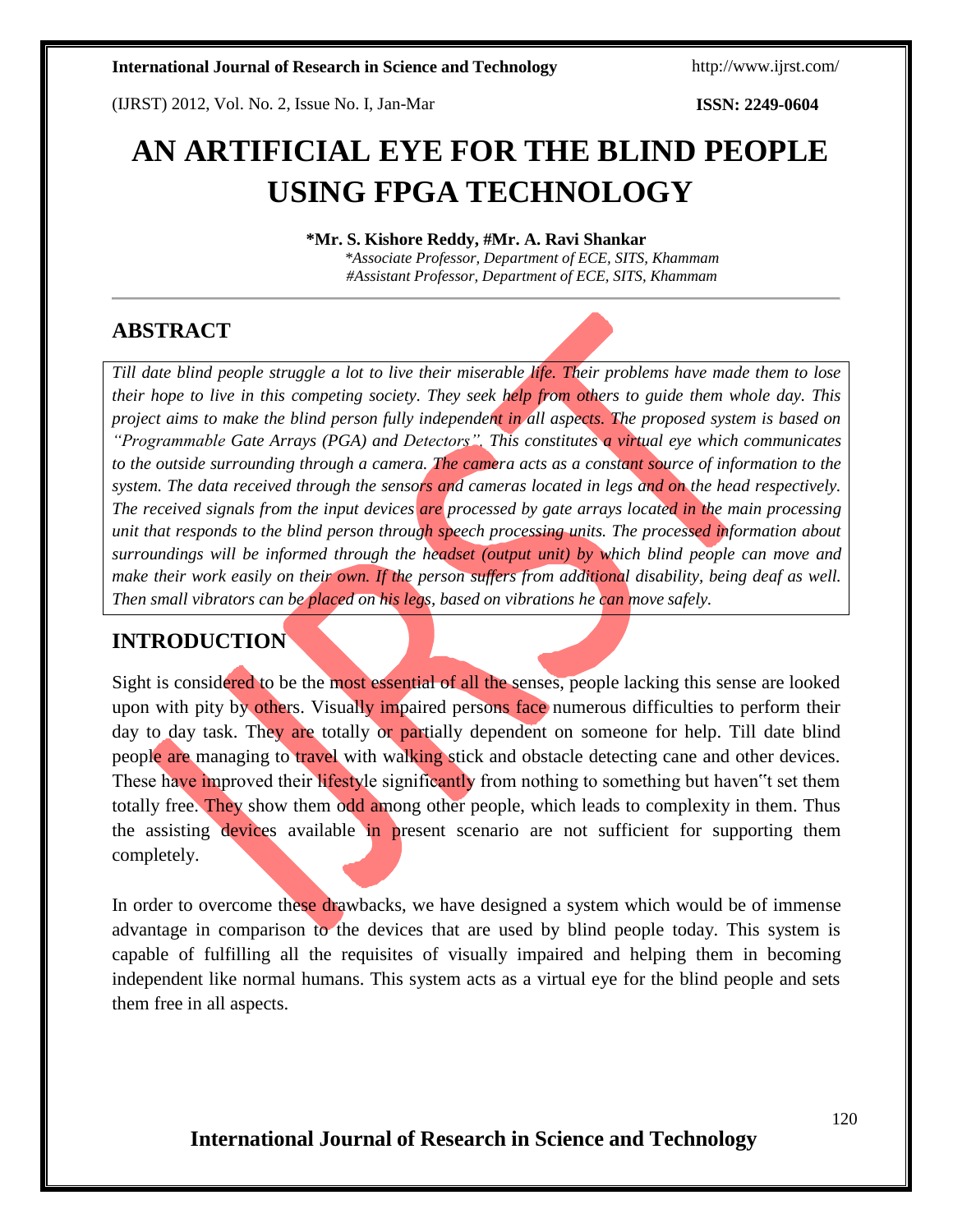(IJRST) 2012, Vol. No. 2, Issue No. I, Jan-Mar **ISSN: 2249-0604**

### *REAL TIME DIGITAL EYE SYSTEM*



#### Fig No-1

The implemented system will be as in Fig.1, indicating the blind person seeing the object virtually through camera. The image shows a blind person handling objects in front of him easily. The camera over head captures and OD recognizes the coffee mug placed on table and thus data is sent to user as voice.

## **OBJECTIVES**

The main aim is to design a system which would help the visually impaired people to function on their own and to make them behave like normal human being without any support. He/she would not require assistance for walking and other activities. They will come to know about the happenings around them by speech signals. As the available aids are not so advantageous, our system will be overcoming those hindrance faced by the past and present. In order to process the received signals with zero or minimum delay, FPGA (field programmable gate array) is being used.

This project has features which helps the visually impaired to acquire an artificial vision through sense of hearing. The person can move independently to any location he/she likes without asking the traveling route from others. All things which are being done by normal humans can also be done by differently talented people too. This projects when implemented can change the life of the needy.

## **METHOD AND MATERIALS**

### *A. Sensors and Camera*

Sensors are placed on both the legs to detect the obstacles in the path travelled by using LADAR and PID sensors. The sensors are placed at 6-8 inches above the surface level. The **LADAR**

## **International Journal of Research in Science and Technology**

121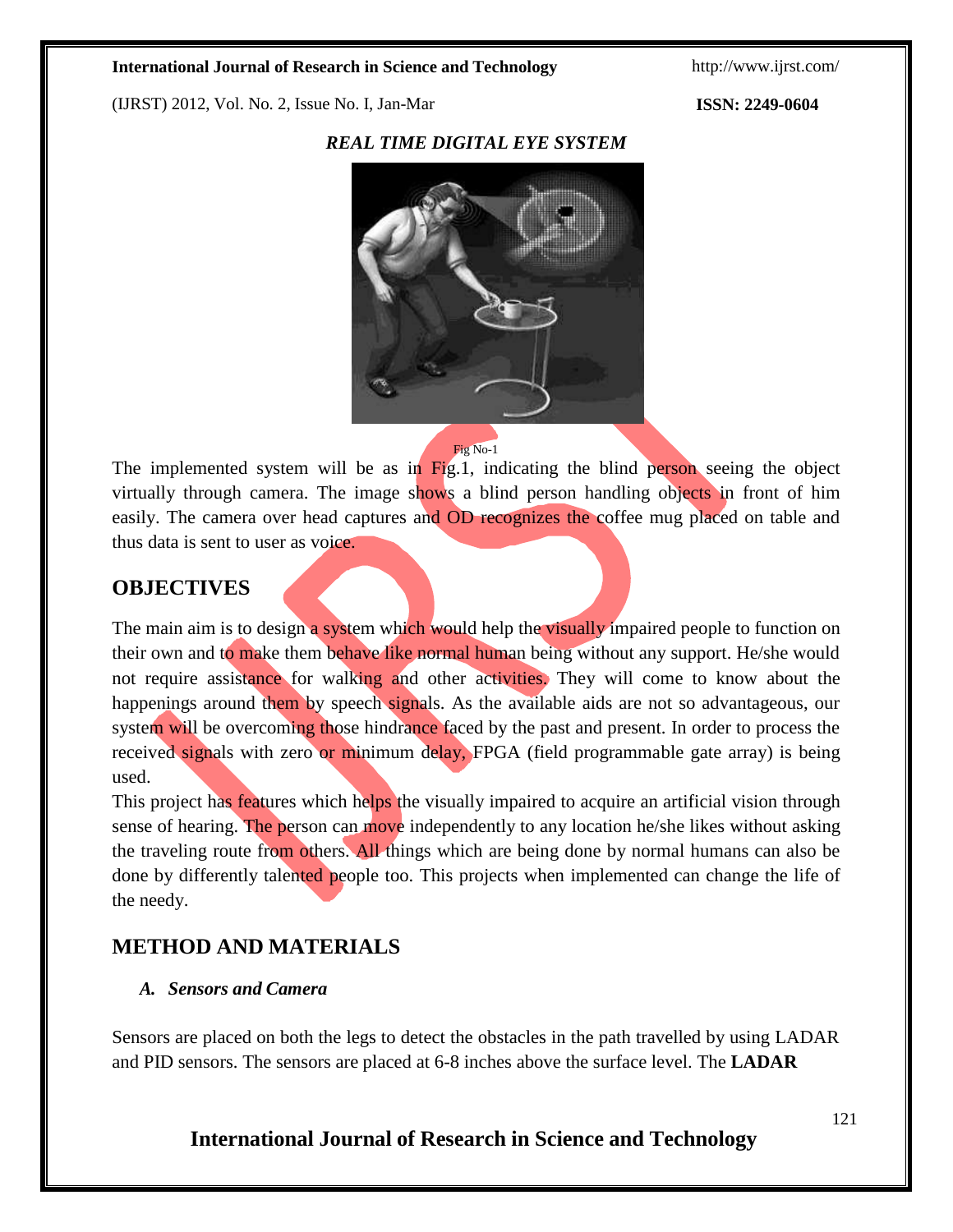(IJRST) 2012, Vol. No. 2, Issue No. I, Jan-Mar **ISSN: 2249-0604**

(*Laser Detection and Ranging*) is used mainly for locating objects distance from the VI person. It is same as RADAR, LADAR uses laser waves to determine the object range by measuring the time delay between transmission of a pulse and detection of the reflected signal [1]. The wavelength of LADAR is selected as 1550nm as they are harmless to humans

PID (Passive Infrared Detector) is a PIR-based motion detector that measures infrared (IR) light radiation from objects in its field of view [2]. Thus LADAR and PID sensors support the system in gathering information about the path.

Virtual object detector (VOD) is used for recognizing the object viewed by the camera. For this purpose specific application software's are being preferred for detection. This is achieved by comparing the acquired image with the online database. This virtual detection is done by interfacing user supporting software's with the system.

The Camera placed at head and Sensors placed in legs serve as input to the MPU unit. Camera is placed over the head since the angle of coverage viewed is best. The field of view is of major concern because it decides the area covered to be transferred to the user as in Fig.2. These cameras are chosen with a pixel value of 8-10. Image resolution required for this module is moderate because only variations and transformation in the location of objects in image are considered. The angle of view is given to be as,

Where,

Angle of view *α, s*ize of the film *d*, effective focal length f. *ANGLE of VIEW*

 $\alpha = 2 \arctan \frac{1}{2}$ 



Fig No-2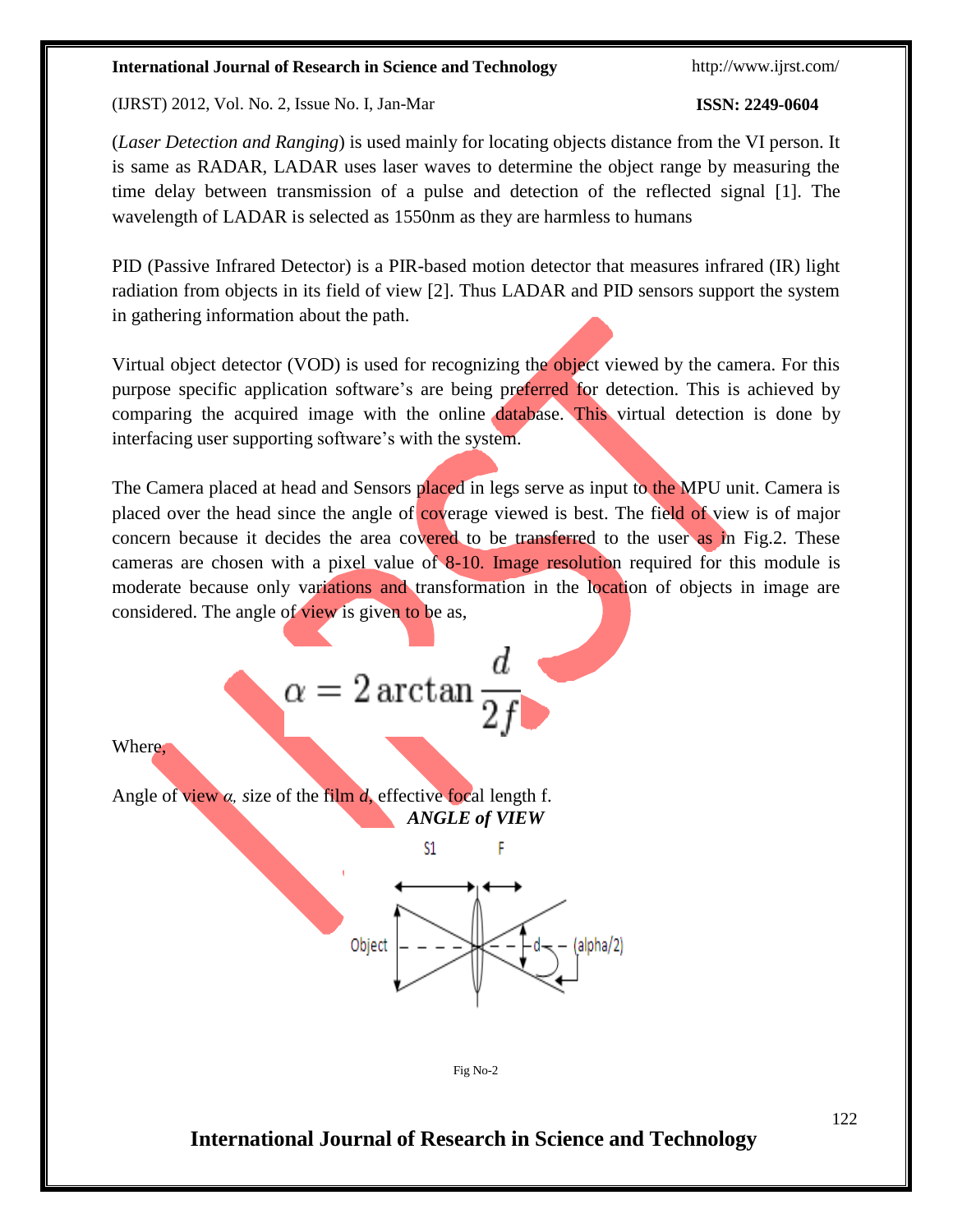(IJRST) 2012, Vol. No. 2, Issue No. I, Jan-Mar **ISSN: 2249-0604**

## *B. Data processing in FPGA*

The MFU is designed in a PCB consisting of FPGA and ZIGBEE receiver with required voltage providing circuits. FPGA is the main processing unit (MPU). It functions as "heart of the system". It is programmed using application software"s likes Xilinx. Programming languages like verilog and vhdl are used suitably to program the FPGA, to process the input obtained from camera and sensors.

The voice system consists of mic and headphone acting as input and output of the MPU unit. This establishes a contact between the blind person and device allowing them to interact. The input signals from mic are analyzed by using speech processing software"s in FPGA [3]. Data segments are correspondingly matched with those in primary memory and thus output sequences are generated.

The locator unit consists of GPS. Global positioning system is used for identifying the user"s location and it intimates to him in predefined voice format. FPGA is programmed to interact with locator unit to fix his/her destination. It is capable of receiving the destination, from user where he/she wants to go [5]. This process is entirely guided by voice commands. These signals are collected from online as programmed. The entire computation in MFU is processed within few ms, thus providing lesser delay when compared to other computing architectures.

Additionally vibrators are provided in both legs. This is used in the case of noisy environment. Thus blind persons can be independent in all kinds of environment



## **I. BLOCK DIAGRAM OF DIGITAL EYE SYSTEM**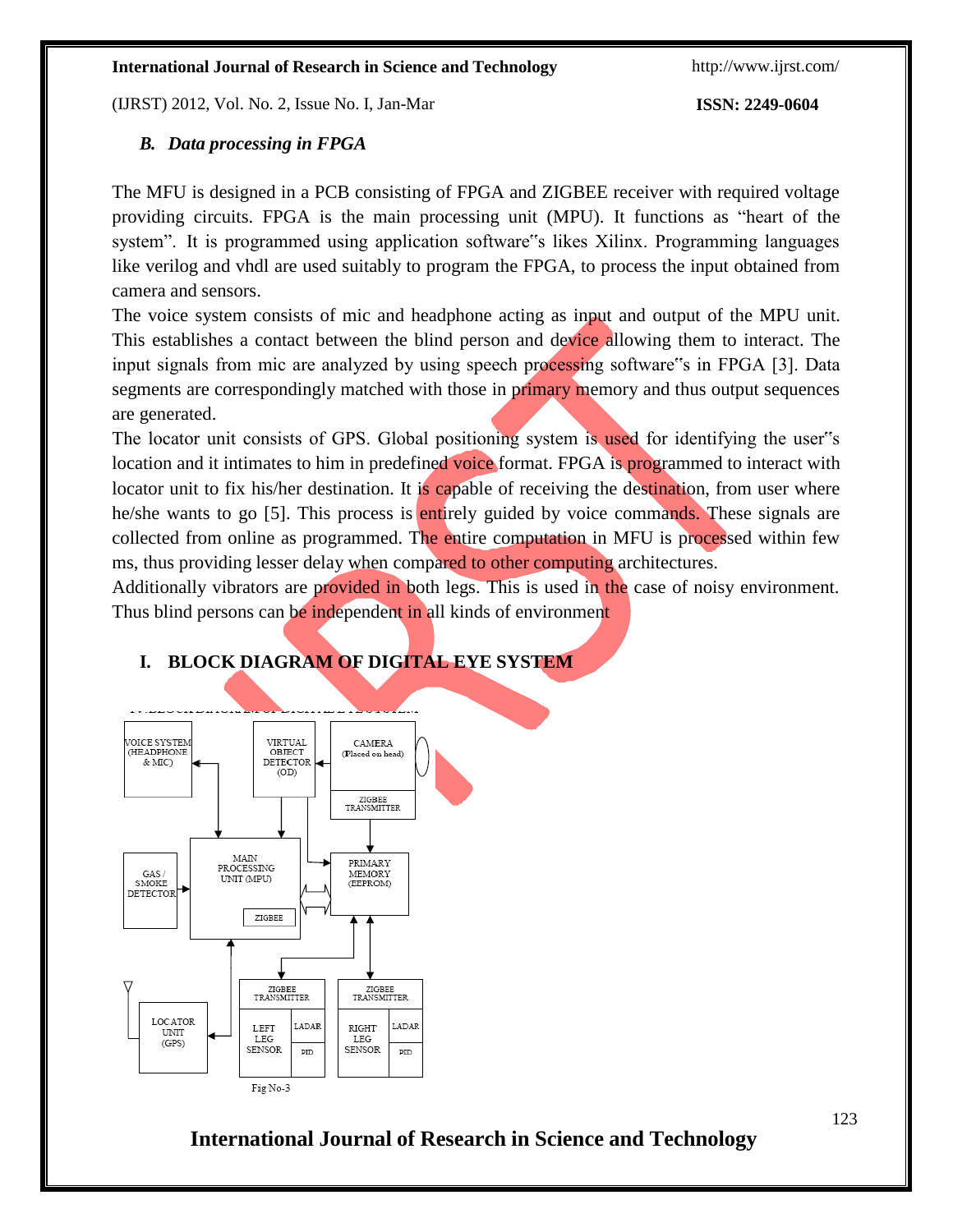(IJRST) 2012, Vol. No. 2, Issue No. I, Jan-Mar **ISSN: 2249-0604**

The interconnections between each unit are clearly depicted above. The data obtained at each segment is sent to MPU. The wireless system is shown by arrows for tracing the path travelled by data from each block. The arrows with one head points a half duplex and double head denotes a full duplex two way data exchange.

### **II. WORKING**

The important function performed in this project is the processing of images and signals acquired from camera and sensors. Among the inputs, visual images are considered to be most important. Image acquired from camera is in video format. This is considered in set of frames as stills of image, separate photographs. The image received first from camera is assumed as Input 1 (I1) and is being saved initially in the memory (EEPROM), denoted as "M", the succeeding input of I1, the second image obtained is termed as I2.The second image is also saved in memory. In general image can be shown in matrix form as below, Representation of image

Let

|       |             | a11 a12 a13 |  |
|-------|-------------|-------------|--|
| $I =$ | a21 a22 a23 |             |  |
|       |             | a31 a32 a33 |  |

Similarly each image  $(11, 12, 13, \ldots, 1n-1,$  In) will be having its own specific matrix value. These values are calculated for each image in MFU (FPFA) and compared to previous one. The camera is rotated in a circular fashion to obtain information about entire surrounding. All these data are sent to the processing unit. Their resulting values indicate change in the location of an object or a motion of vehicle in the path. Depending on the value of  $X^{\prime\prime}$  in the direction from which image is procured.

### **DIRECTION CONTROL OF CAMERA**

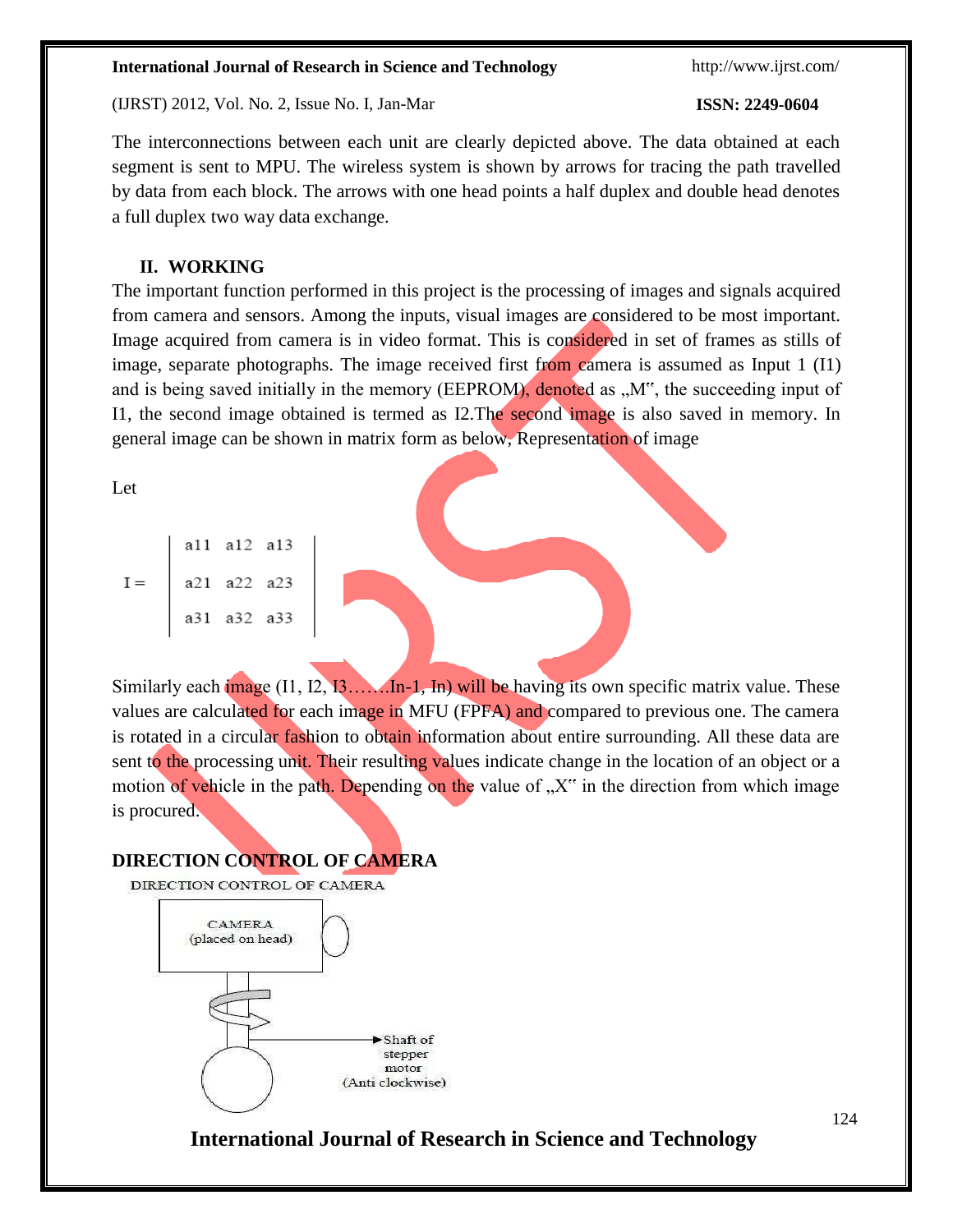(IJRST) 2012, Vol. No. 2, Issue No. I, Jan-Mar **ISSN: 2249-0604**

The design of this system is shown in Fig.3. The possible values for output are based on  $\mathcal{X}$ , this influences the movement of the person.

Manipulation at FPGA,

$$
I1-I2=X
$$
\n
$$
\begin{cases}\n\text{If } X=0, \\
\text{No Movements Detected} \\
\text{If } X \neq 0, \\
\text{Movements detected}\n\end{cases}
$$

From the value of X the output for moving ahead is given, if no movements are detected i.e. value of X is zero. The variation in the value of  $\chi$ <sup>x\*</sup> specifies the change in location of object in the surrounding. The process of estimation is done in FPGA only after storing the value of X initially in memory. The FPGA manipulating unit compares the value of X with pre-defined specification. By monitoring the variation in the values of matrix the movement of object can be detected. The direction of the camera is clearly intimated to the user through voice system. The camera functions continuously and analog signals are generated, by which it constantly images are received. The blind person is guided for move forward and other movements.

Also the values of transmitting and receiving pulse duration from LADAR sensor and the medium present in front is found by **PID** sensors. These are sent to the MPU by ZIGBEE transmitters [4], where it is compared with image manipulations and then the corresponding voice signal for movement is given

### *A. Image acquisition*

In order to obtain the entire information about the surroundings, the camera is placed at elevation on the shaft of a stepper motor. This setup provides a good coverage of the path in front of the blind person [7]. The DC motor is programmed by using suitable microcontroller, so that the camera can be rotated to view the images behind the person too. The rotation of camera is in such a way that prior importance is given to the front phase of travelling path as in Fig.4. This process is done only when the signal is obtained from the MPU, when the sensors at leg give its input.

The person can proceed further "x" steps or more depending on the LADAR reception time. The signal from MFU serves as the control signal for the micro controller (camera rotation). The angle of rotation is confined to counter clockwise direction.

### *B. Object Detector*

Signal from camera is given as input to OD. The OD (Virtual Object Detector) unit obtains input from camera. It recognizes the objects focused under the digital device. The object detector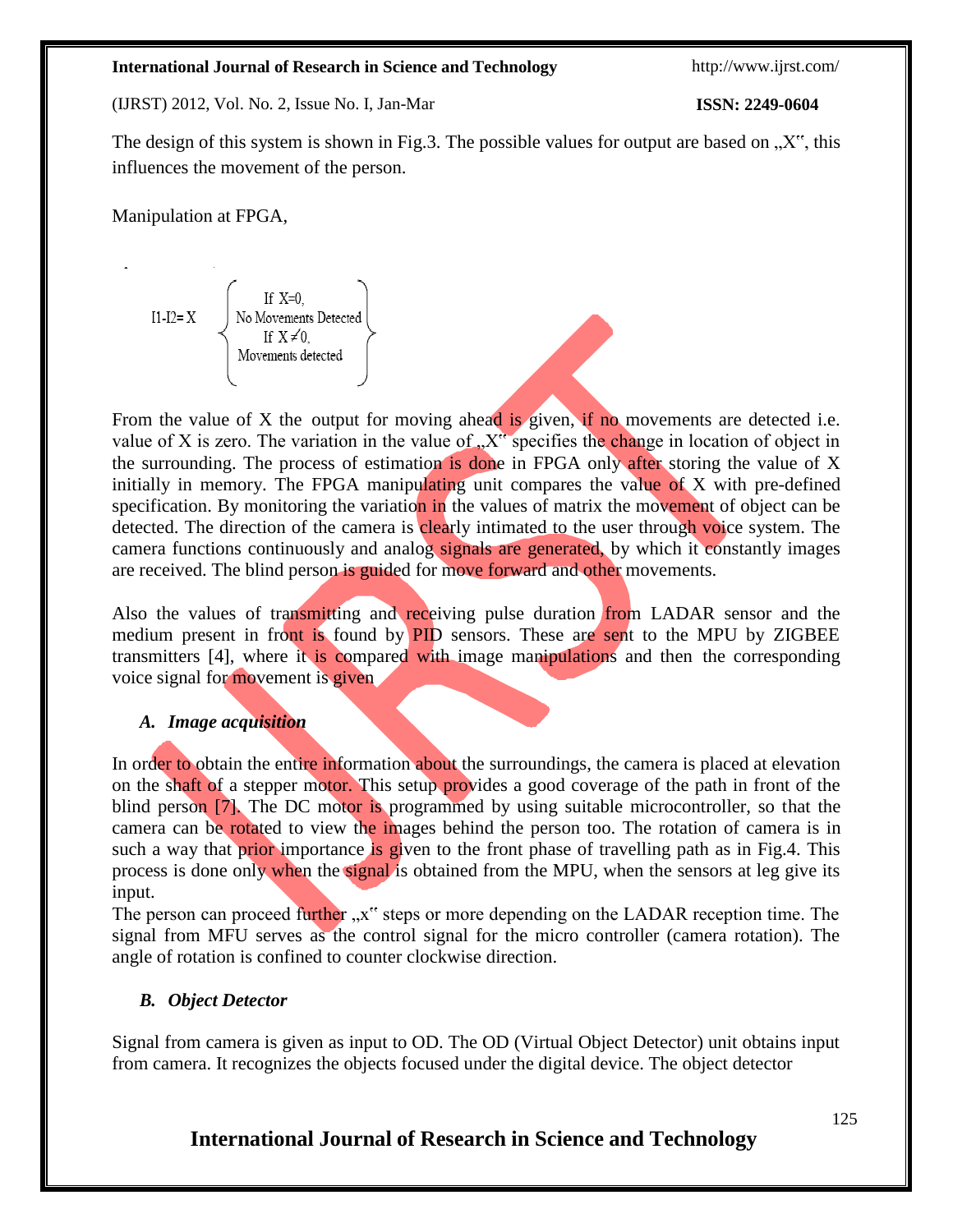(IJRST) 2012, Vol. No. 2, Issue No. I, Jan-Mar **ISSN: 2249-0604**

identification is done by using specific user friendly software and then the detected report it given to the MPU, where speech signals are generated by voice system fused in it. The details of the objects recognized are obtained from online resources. It also checks the image from camera by checking with previously stored images and also searches for data online [10]. If the person"s image is stored already then the camera detects it by OD and sends the data to FPGA. The person's image is analyzed using face recognition techniques and intimation through headphone is given. These detected objects can also be stored and retrieved, if they are frequently referred.

### *C. Sensor mechanism*

The sensors in leg function based on LADAR and PID systems by which they exactly determine the distance to move freely and presence of objects even during night. The sensors located in leg will be monitoring the presence of obstacles in path by using laser, this phenomenon of using light for distance measurement and obstacle detection is termed as LADAR (Laser Detection and Ranging). This technique measures the distance from the object by light that has been reflected back. Passive Infrared Detector is a sensitive device used to find the movement of humans even in complete darkness as they emit infrared waves of very low frequency. This would be of immense help to the blind person, for finding the presence of unwanted persons in dark, where a normal person is unable to see.

Eye-safety is a major requirement for most of the applications using laser. The laser of range 1550 nm is used which are eye-safe even at much higher power levels since this wavelength is not focused by the eye. These data's are transmitted to the MPU (FPGA unit) by wireless ZIGBEE transmitters. FPGA manipulates the data perceived from high resolution cameras, LADAR and PID Sensors.

### *D. GAS/SMOKE detectors*

An additional feature of our system is gas/ smoke sensors. These sensors for gas/smoke detect the presence of toxic gas or any leak of LPG gas at home. And the presence of any smoke caused by fire accident can also be detected easily by alarms or vibrators fixed in the system. Fixing alarm at a loud sound enables the surrounding people to also be alert. So it might help to save not only the life of the person wearing the system but also others as well.

This sensor if activated during an emergency status detected by the detector, it sends the alarm signals to MPU which is programmed to call emergency numbers immediately and also instructs the blind person to vacate from that area by giving commands for exit.

### *E. GPS System*

The locator unit comprising of a GPS device by which the user can identify his present location and also fix his destination. The GPS device helps the client in locating the state of his position along with latitude specifications [8]. In case if he needs to go to a specific place he can give input to MFU unit by voice input so that the instructions for his/her travel is provided by connecting to online resources.

## **International Journal of Research in Science and Technology**

126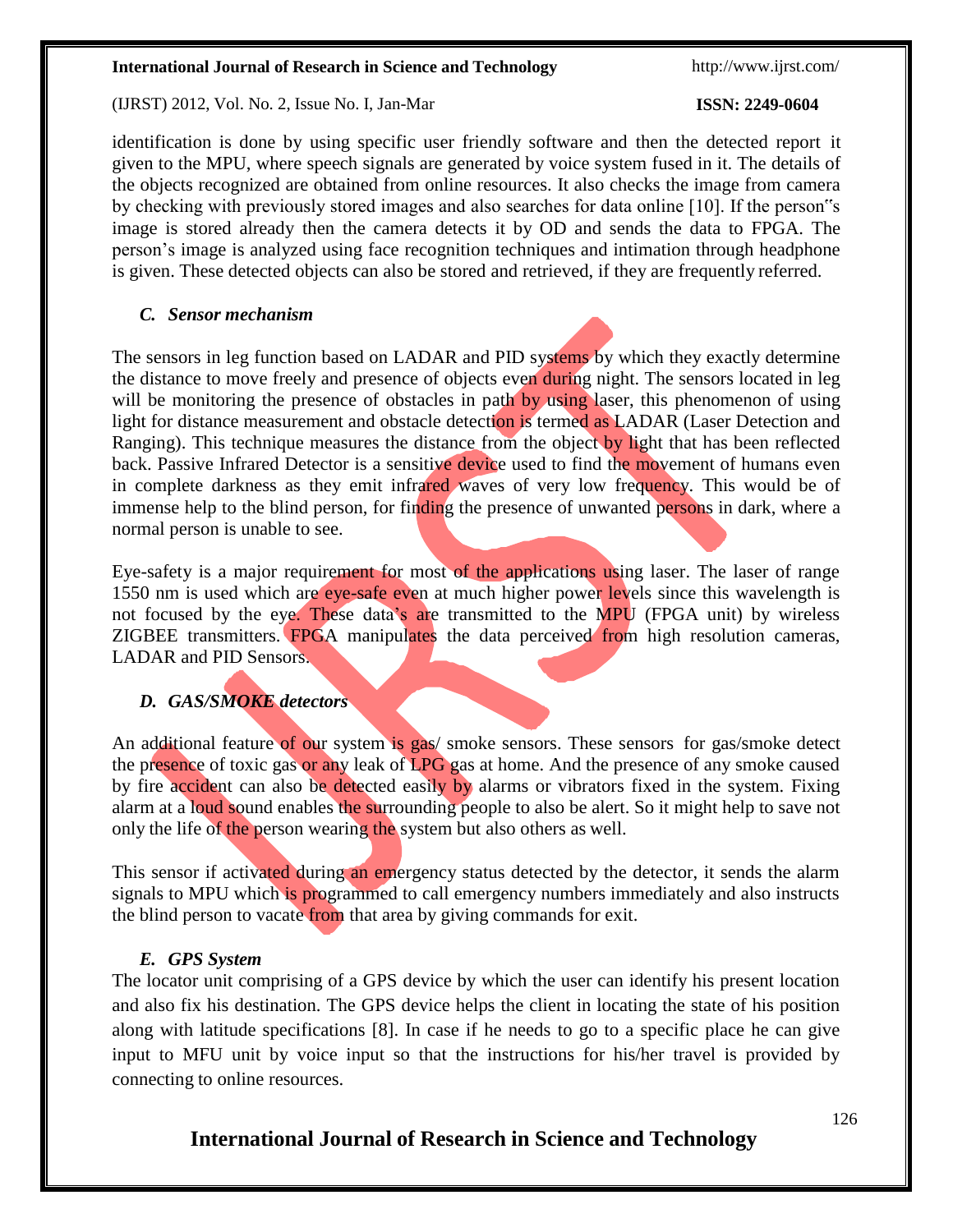(IJRST) 2012, Vol. No. 2, Issue No. I, Jan-Mar **ISSN: 2249-0604**

In case of emergencies like theft, medical aid, fire accidents he/she can contact the concerned authorities by using voice commands. The inter connectivity between every unit is linked by ZIGBEE technology for high speed data transmission.



The main I/O system (headphone and mic) is selected as a single sided type, such that it would be convenient as well it won<sup>th</sup> be looking odd. The sensors in legs are of miniature type and wireless so they may be placed over the knee or below depending upon his/her wish as in Fig.5.

The design of placing each unit is shown above; camera is being placed over the head as it is the right place for providing the best coverage angle. The MPU unit is fixed with the abdominal region so that the visually impaired person does not feel any harm in carrying it as a separate entity.

## **CONCLUSION**

This proposed model enables the visually impaired person to function independently like normal humans. This device for blind people will improve the quality of their life. The problem with the existing system is the delay encountered and the efficiency of it is not sufficient. The main aim of serving the mankind is achieved by providing sense of sight to the needy by this project. This vision system is designed on basis of an efficient scale, superfast computations and minimized device modules. The system is compact in nature ensuring portability that blind people don"t look different, while they wear it. This design articulates the user to behave casually and individually without any restriction. The hardware devices used in this project are carefully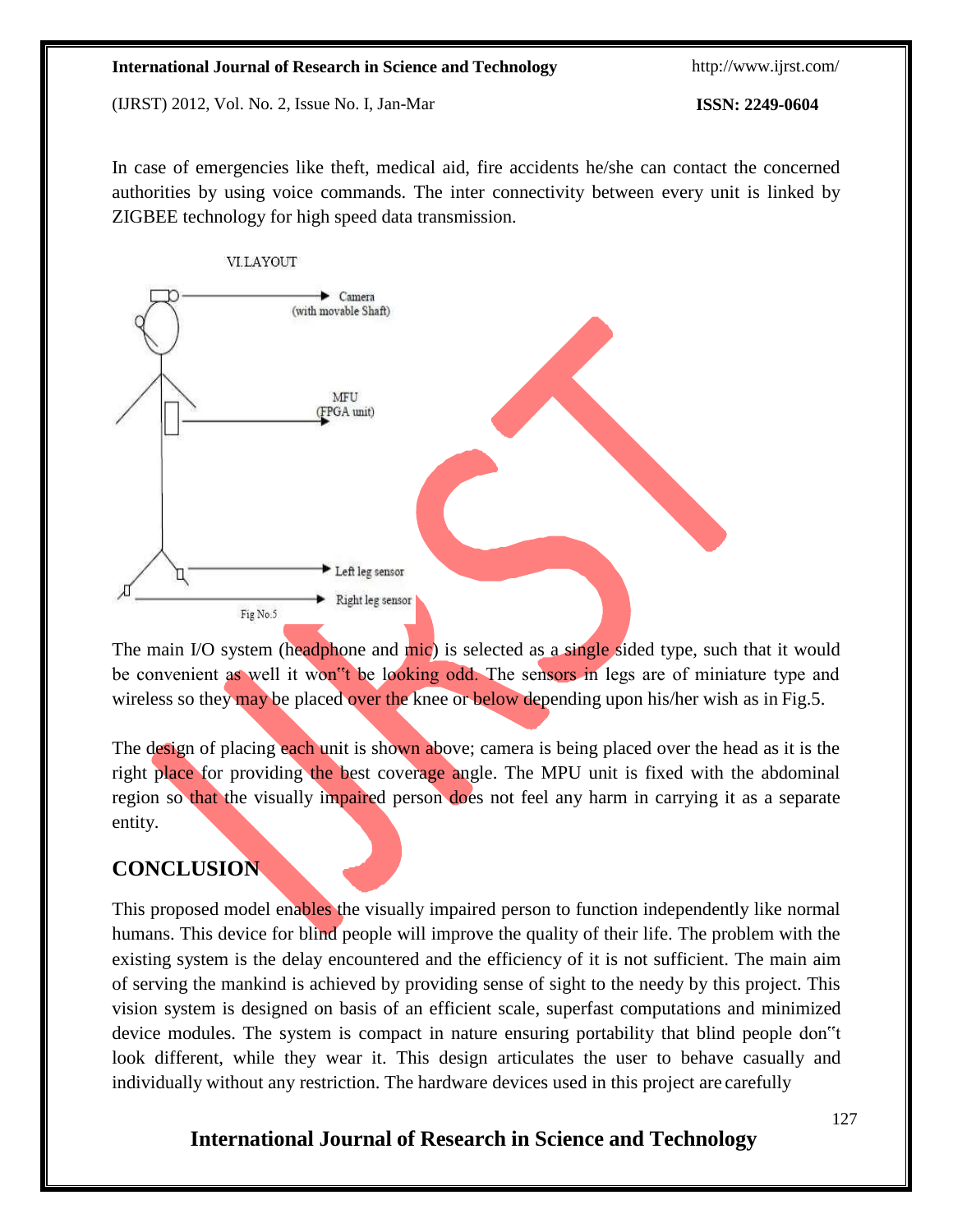(IJRST) 2012, Vol. No. 2, Issue No. I, Jan-Mar **ISSN: 2249-0604**

selected in such a manner that it does not cause any harmful radiations. The laser wavelength used does not affect the user or other people by its hazardous properties. All these result in a compact, safe, portable, cost-effective, totally a user friendly module satisfying the needs of the needy.

## **FUTURE ENHANCEMENT**

FPGA unit can be added with a Bluetooth transceiver enabling device control in an automated area.

- Nanotechnology can be used to minimize the **dimensions** of the module.
- Medical monitoring system (ECG, BP, Sugar level) may be added to care the visually impaired patient.
- The travelling route of VI person can be tracked for monitoring him.
- System can be designed to interact with ATM machines in voice for convenience.

## **REFERENCE**

- 1. Wijesoma, W.S.; Kodagoda, K.R.S.; Balasuriya, A.P.; Sch. of Electr. & Electron. Eng., Nanyang Technol. Univ., Singapore," Road-boundary detection and tracking using ladar sensing" Vol 20 IEEE Transactions on Robotics and Automation.
- 2. Urfaliglu, O.;Soyer, E.B.; Toreyin, B.U.; Cetin, A.E.;Elektrik ve Elektron. Muhendisligi Bolumu, Bilkent Univ., Ankara " PIR-sensor based human motion event classification"Signal Processing, Communication and Applications Conference, 2008.
- 3. Haichao Liang Morie, T. Suzuki, Y. Nakada, K. Miki,T. Hayashi,H.Kyushu Inst. of Technol.. Kitakyushu" An FPGA-based CollisionWarning System Using Hybrid Approach", 7<sup>th</sup> International Conference on Hybrid Intelligent Systems, 2007. HIS 2007.
- 4. G Pekhteryev " Image transmission over IEEE 802.15.4 and zigbee networks" IEEE ISCAS may 2005, KOBE ,Japan.
- 5.Balachandran, W.; Cecelja, F.; Ptasinski, P.; Dept. of Syst. Eng., Brunel Univ., Uxbridge, UK "A GPS based navigation aid for the blind" 17th International Conference on Applied Electromagnetics and Communications, 2003. ICECom 2003.